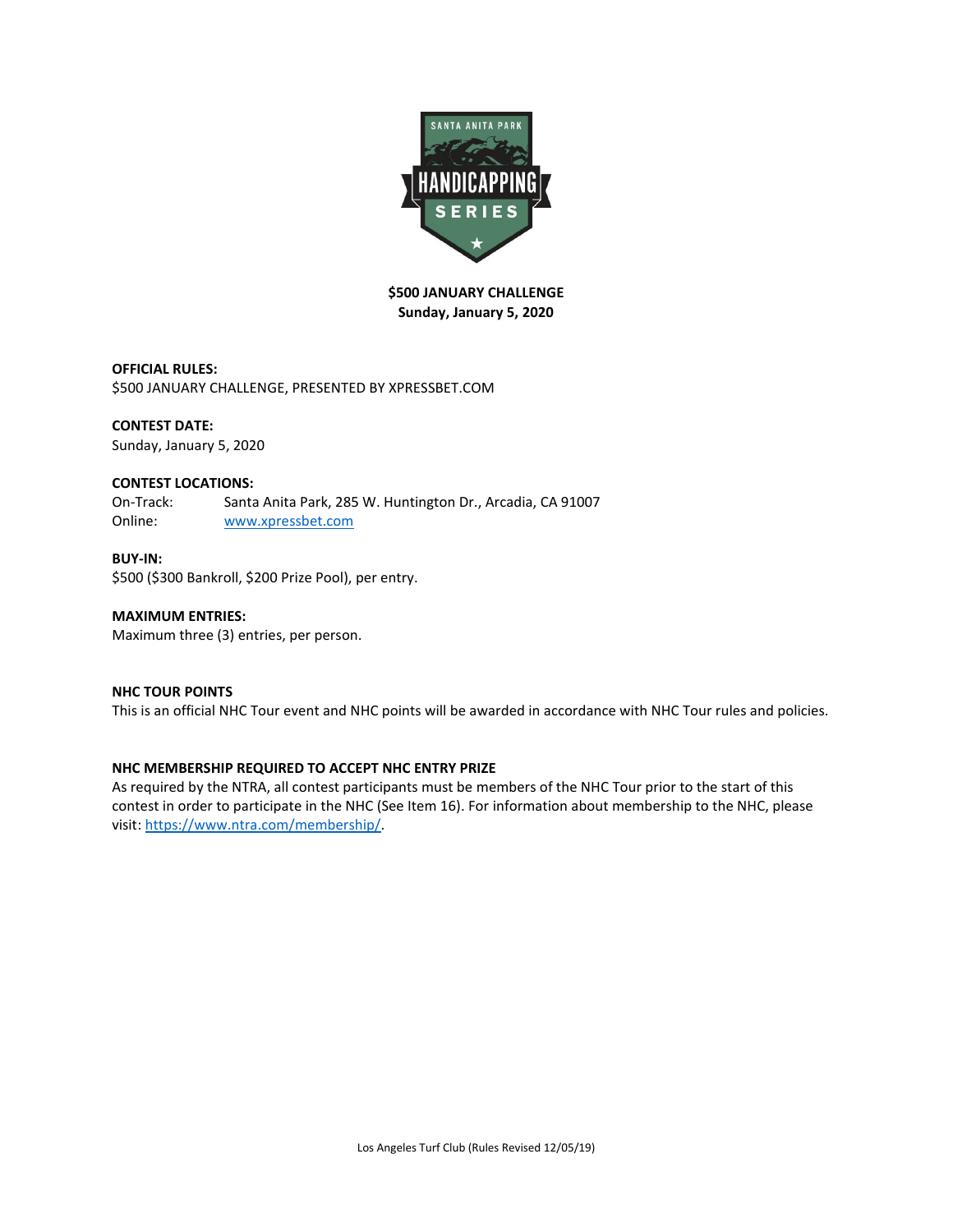### **1. PLAYER'S BANKROLL:**

This is a "real money" handicapping contest with players competing with live money wagers. This contest requires a \$500 buy-in, per entry. Of each \$500 buy-in, \$300 will be used for a player's bankroll, while the remaining \$200 will be allocated to the prize pool (100% of entry fees will be paid out as prizes). Players may compete on-track at Santa Anita Park or online at<https://www.xpressbet.com/tournaments> .

*On-Track Participation*: Players that choose to compete on-track at Santa Anita Park will receive at the beginning of the contest an official contest wagering card that has a balance of \$300 for each of their paid entries, this balance will be the player's initial bankroll. This wagering card must be used for all wagers that are placed for contest purposes.

*Online Participation*: Players that choose to compete online at www.xpressbet.com will have a separate Contest account for each entry that they purchase. Each Contest account will have a balance of \$300 for each of their paid entries, this balance will be the player's initial bankroll. To participate in the contest, follow instructions at [https://www.xpressbet.com/tournaments.](https://www.xpressbet.com/tournaments) Players must have an Xpressbet account in good standing to play online.

At the conclusion of the contest, any dollar amount remaining on the wagering card or within the Xpressbet Contest account remains the property of the player. Xpressbet will transfer funds from the contest account back to the player's primary Xpressbet account at the conclusion of the contest.

## **2. TO ENTER:**

Participants may choose to compete in this contest by playing online at xpressbet.com, or on-track at Santa Anita Park on Sunday, January 5, 2020. There is a maximum of three (3) entries per person.

#### *Xpressbet.com Entries*:

The deadline to enter online is 2:30 p.m. PT on Sunday, January 5, 2020.

Online registration begins Sunday, January 5, 2020. To participate in the contest, follow instructions at [https://www.xpressbet.com/tournaments.](https://www.xpressbet.com/tournaments) Players must have an Xpressbet account in good standing to play online. The Buy-In amount (\$500) will be deducted from the player's Xpressbet account at the time of registration. The player must have sufficient funds in their Xpressbet account to cover the Buy-In to complete registration. Registration must be completed for each entry purchased.

# *On-Track Entries*:

The deadline to enter for an on-track entry is 2:30 p.m. PT on Sunday, January 5, 2020.

Individuals that would like to participate on-track at Santa Anita Park may enter by: phone, online, by mail, or at the official contest registration table located at the Main Thoroughbreds Club Center the day of the event (walk-up entry). Accepted payment methods for entries are check, credit card, and/or cash. Personal checks will not be accepted after Monday, December 30, 2019.

#### *Enter By Phone to Play On-Track*:

To enter by phone, please contact (626) 574-6384 and inquire about the \$500 January Challenge.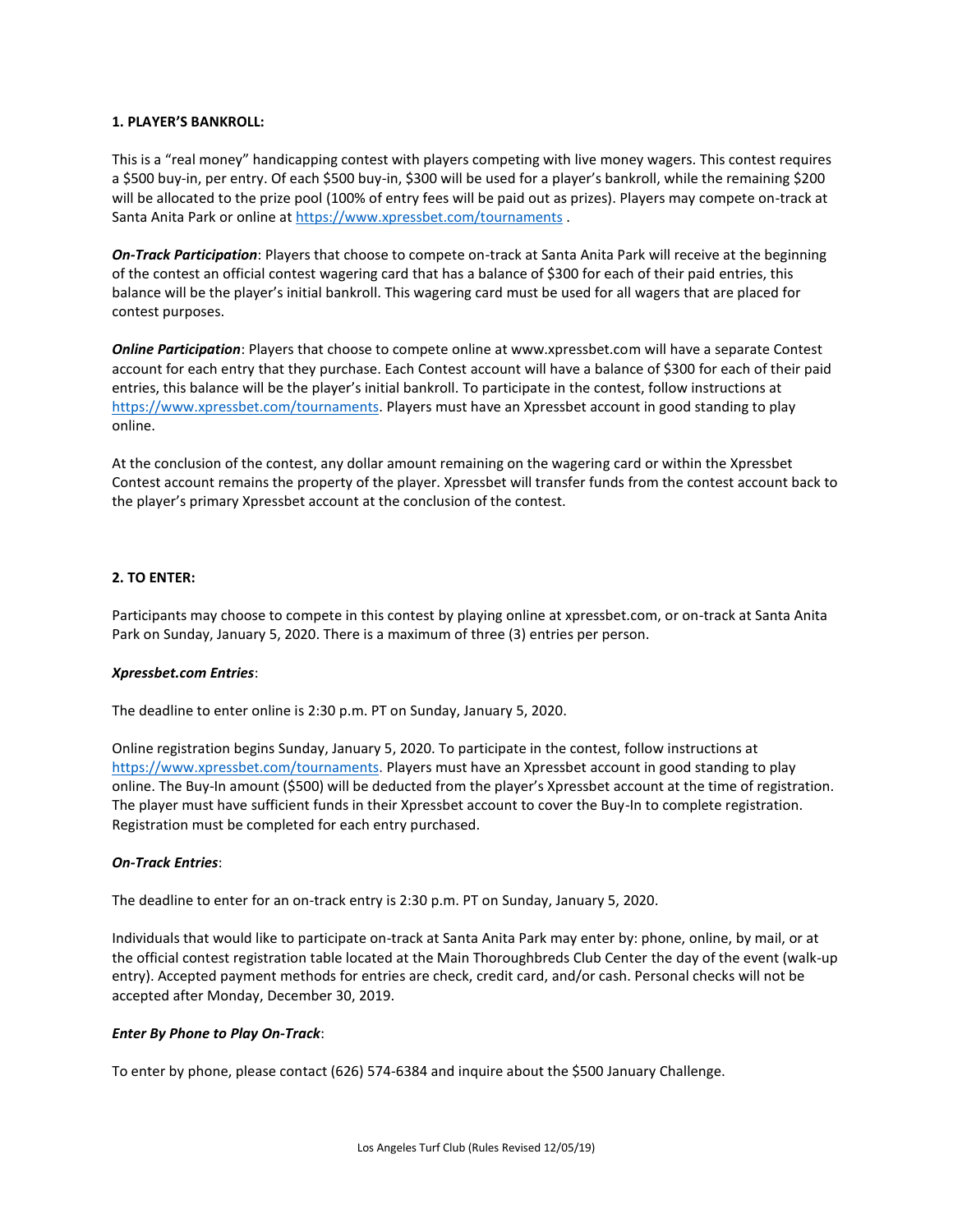#### *Enter Online*:

Players may enter online the following ways:

- 1. To participate in the contest on-track at Santa Anita Park, visit: <https://www.santaanita.com/contests>
- 2. To participate in the contest online at xpressbet.com, visit: <https://www.xpressbet.com/tournaments>

#### *Enter by Mail to Play On-Track*:

To enter the contest by mail, send a check payable to Los Angeles Turf Club for \$500, per entry. Checks should be sent to:

**Santa Anita Park Attn: Nate Newby 285 West Huntington Dr. Arcadia, CA 91007** 

No personal checks will be accepted after Monday, December 30, 2019. Only cash or credit card entries will be accepted during the week of the contest.

#### *On-Track Walk-Up Entries*:

Walk-up entries will be accepted the day of the contest at the Main Thoroughbreds Club Center located on the first level of the grandstand, across from the winner's circle. Cash and credit card payments will be accepted. Participants must provide a valid government issued ID to a contest official prior to purchasing an entry. Walk-up entries will not be accepted after 2:30 p.m. PT on Sunday, January 5, 2020.

#### **3. PRE-CONTEST QUALIFIERS:**

#### *On-Track Qualifiers*:

Players may win a full entry (\$500 value) into the 2020 \$500 January Challenge through Santa Anita Park's \$40 Handicapping Contests. For qualifying contest dates, rules, and prize information, please visit [http://www.santaanita.com/events/40-handicapping-contest-2/#.W\\_hKCThKiUl.](http://www.santaanita.com/events/40-handicapping-contest-2/#.W_hKCThKiUl)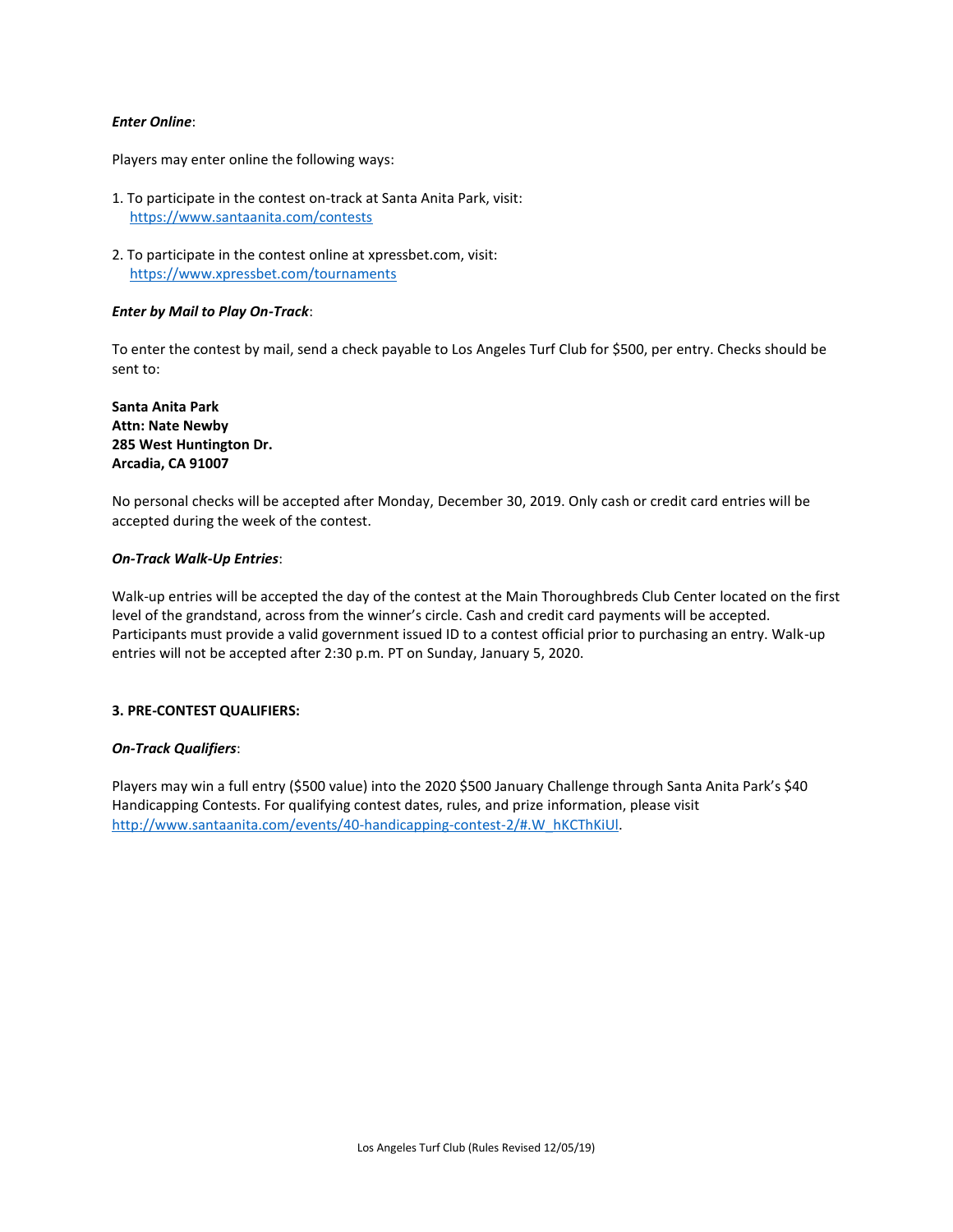## **4. FORMAT:**

- Tournament races include ALL races at Santa Anita Park on Sunday, January 5, 2020.
- Permitted wagers are Win, Place, Show, Exacta, Trifecta, and Daily Double. No Superfecta, Super High 5, Pick 3, Pick 4, Pick 5, or Pick 6 wagers are permitted in this contest.
- **Players must wager on a minimum of three (3) contest races at a minimum of \$50 on each of the three (3) races.**
- **Players must wager a minimum of their entire \$300 bankroll during the contest.**
- There are no maximums players may wager as much as they want, including the winnings from their bankroll, whenever they wish.
- Daily Double wagers will count toward the wagering total in the race the bet is placed. For example, a Daily Double wager on Race 4 (linking to Race 5) will count as a wager on Race 4.
- In the unlikely event of a cancellation of a race card, Tournament Officials reserve the right to substitute races from another racetrack.

Should an entry in this contest fail to meet the above mentioned requirements, that entry may be disqualified from the contest, making the entry ineligible to win prizes. Any situation involving a late scratch where it is deemed the players were not given sufficient time to adjust their betting will be handled on a case-by-case basis by contest officials.

The player with the largest bankroll after the last contest race on Sunday, January 5, 2020 will be declared the winner. It is the player's responsibility to meet the wagering requirements listed above. Contest officials will make the decision on disqualification in the event of a rule violation and all decisions are final. The remaining bankroll on the player's wagering card or their online Xpressbet contest account remains the property of the player. Entry fees will not be refunded in the event of a disqualification.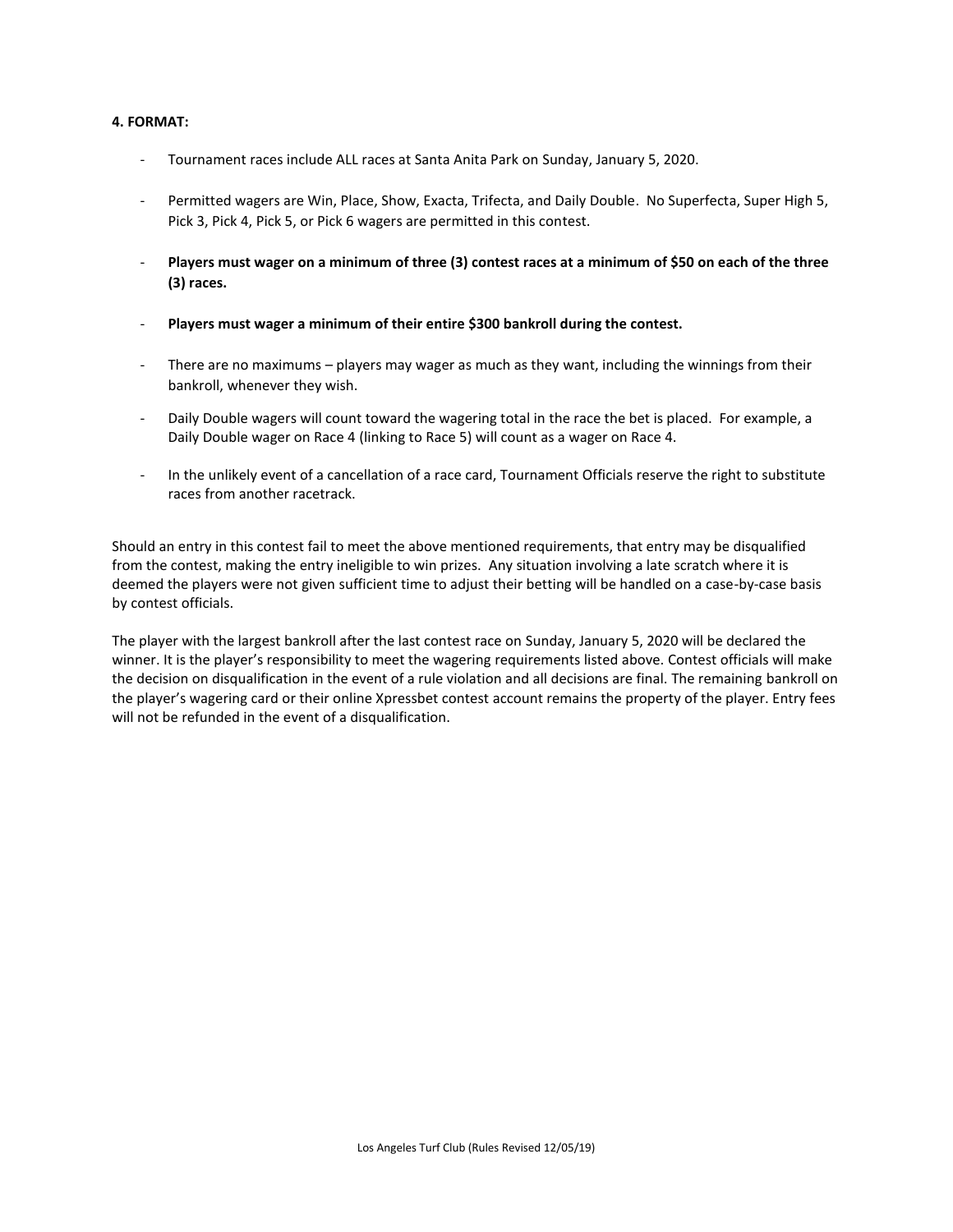### **5. PRIZES:**

### *Prize Pool Based on 175 Entries:*

- Three (3) full entries into the 2020 Pegasus World Cup Betting Championship (PWCBC) (\$600 travel reimbursement if, and only if, the winner plays in the 2020 PWCBC at Gulfstream Park).
- Two (2) entries into the National Horseplayers Championship (NHC) valid for either 2020 or 2021, player's choice.
- Four night stay at Bally's in Las Vegas and a \$500 travel reimbursement for all NHC qualifiers.
- \$10,000 Cash Prize pool to the top five (5) finishers
- On-Track Prize: On-track player at Santa Anita that finishes highest in the final standings will receive a \$1,500 cash prize.

## *Guaranteed Prizes:*

No matter the final total number of entries in this contest, the two (2) prize entries into the National Horseplayers Championship (NHC), with hotel and airfare to Las Vegas are guaranteed to be offered on Sunday, January 5, 2020.

In the event there are fewer than 175 entrants in this contest, Santa Anita Park reserves the right to offer fewer prize entries into the 2020 PWCBC (100% of entry fees will be paid out as prizes). Conversely, additional prizes may be added to the prize pool if there are more than 175 entrants in this contest.

#### *Entry Fees:*

Per Item 1, of every \$500 entry into this contest, \$200 will be allocated toward the total prize pool (the remaining \$300 will be the player's bankroll). Entry fees are non-refundable.

# *Entry Prizes:*

Entry prizes will be awarded to the top finishers, with the first place finisher after the final race at Santa Anita Park on January 5, 2020 having first choice of one (1) of the available prize entries. After the first place finisher has chosen his/her entry prize, the second place finisher will have a choice of one (1) entry from the remaining prize options. This will be repeated until all prize entries have been awarded.

# **\$1,500 ON-TRACK PRIZE (SANTA ANITA ONLY)**

Once this contest concludes and the final standings are official, the on-track player at Santa Anita that places highest on the leaderboard will receive a \$1,500 cash prize. To be eligible for this bonus, a player's entry must have placed all contest wagers via an official Santa Anita Park contest card. This prize is only available to players competing at Santa Anita Park.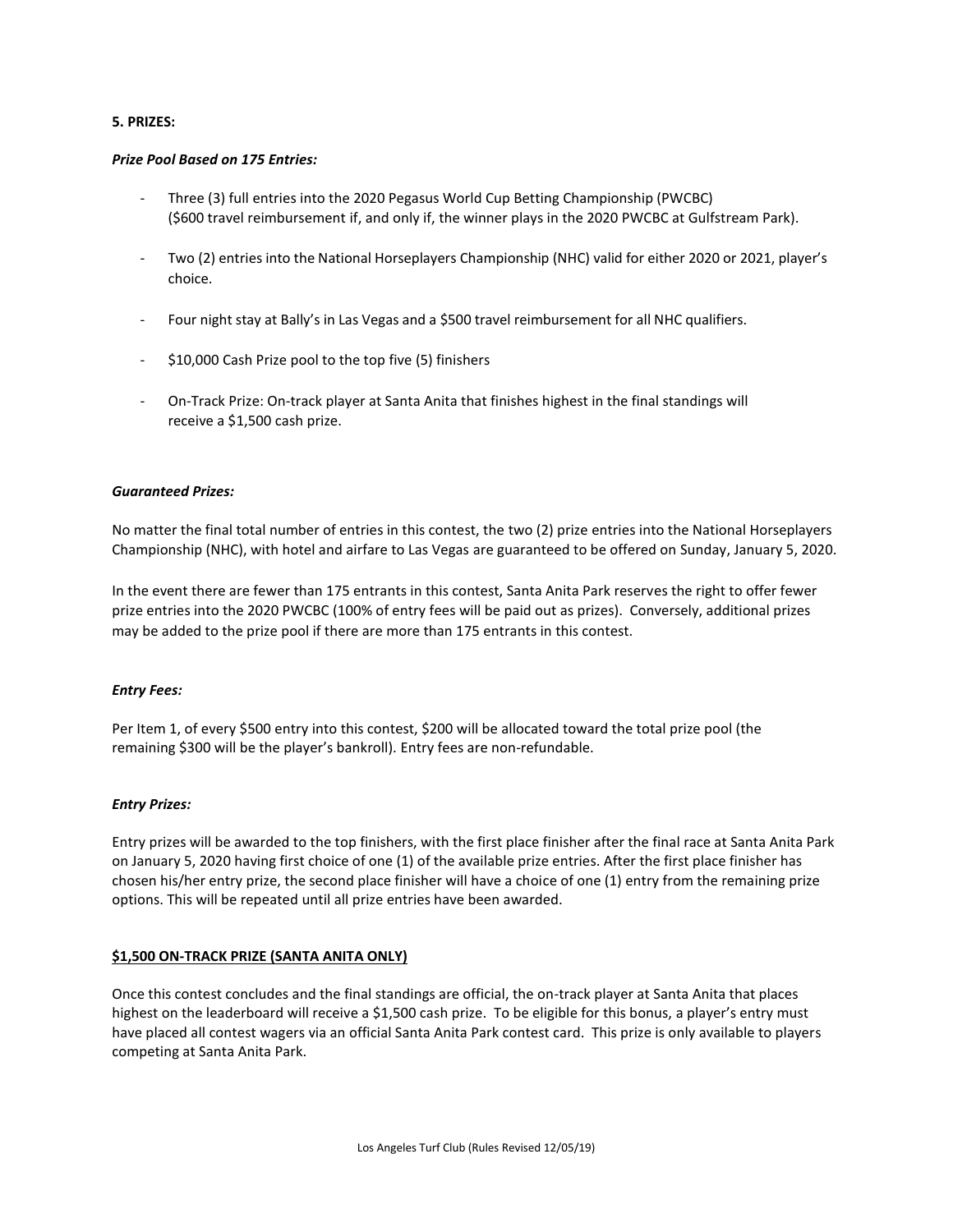## **PEGASUS WORLD CUP BETTING CHAMPIONSHIP ENTRY:**

The prize entries into the Pegasus World Cup Betting Championship (PWCBC) will be valid for 2020 only. Each entry prize into the 2020 PWCBC will be valid for a maximum of one full paid entry (total value \$6,000). The player that wins an entry into the 2020 PWCBC will have a choice to compete in the 2020 PWCBC at Gulfstream Park in Hallandale Beach, Florida, at Santa Anita Park in Arcadia, California, or online at xpressbet.com.

## *PWCBC Travel Reimbursement:*

Should a player that wins a PWCBC entry choose to compete in the 2020 PWCBC at Gulfstream Park, Santa Anita will provide the player \$600 for travel reimbursement, plus two admission tickets to the races at Gulfstream Park for the 2020 Pegasus World Cup. **If the winner of the 2020 PWCBC entry chooses to not compete in the 2020 PWCBC at Gulfstream Park, the \$600 travel allowance will not be awarded.**

## *Dual Qualified for the PWCBC:*

A player that has two (2) entries into the 2020 PWCBC prior to the start of this contest can accept a PWCBC entry prize if, and only if, they have a contest entry finish in a placing that earns a 2020 PWCBC entry. However, per the PWCBC rules, a player may only compete in the PWCBC a maximum of two (2) times. As a result, any number of 2020 PWCBC entries won over the permitted two (2), are required to be transferred, or sold, to another player by notifying PWCBC officials prior to January 21, 2020.

### *Winning Multiple PWCBC Entries:*

A player may win up to two (2) 2020 PWCBC entries in this contest. In order to win up to two (2) entries into the 2020 PWCBC in this contest, a player would need to have two (2) entries in this contest that finish in the final standings where both entries qualify to earn an entry prize, and a 2020 PWCBC entry is available at the time of each entry's respective prize selection.

#### **NHC ENTRIES:**

Each prize entry into the National Horseplayers Championship (NHC) will be valid for either 2020 or 2021 – the player will have a choice of which year they would like their entry to be valid.

As required by the NTRA, all contest participants must be members of the NHC Tour prior to the start of this contest in order to participate in the NHC (See Section 16). The NHC entry prizes in this contest will not be awarded to any contest participant that is not a current member of the NHC Tour prior to the start of this contest. Los Angeles Turf Club, Inc. (in cooperation with the NTRA) may assign an alternate qualifier for the NHC. It is solely the responsibility of each contest participant to maintain the status of their NHC Tour membership. For information about membership to the NHC, please visit[: https://www.ntra.com/membership/.](https://www.ntra.com/membership/)

#### **DUAL QUALIFICATION FOR THE NHC**

Per NTRA rules, a player may qualify to the NHC twice, but only once in any single NHC qualifying event. At the conclusion of this contest, should a player finish with two entries in a position that each qualify for an NHC entry prize, the player will be awarded a maximum of one NHC entry for either 2020 or 2021, player's choice, and the player will receive in lieu of the second NHC entry prize a \$3,000 transferable credit to a future Santa Anita Park handicapping contest in 2020. The second NHC entry prize will then be awarded to the next highest eligible entry.

In the event a contest player that is already dual qualified for the 2020 NHC prior to the start of this contest on Sunday, January 5, 2020, has an entry in this contest that finishes in a position to earn an NHC entry prize, that player's NHC entry prize will automatically be valid for 2021.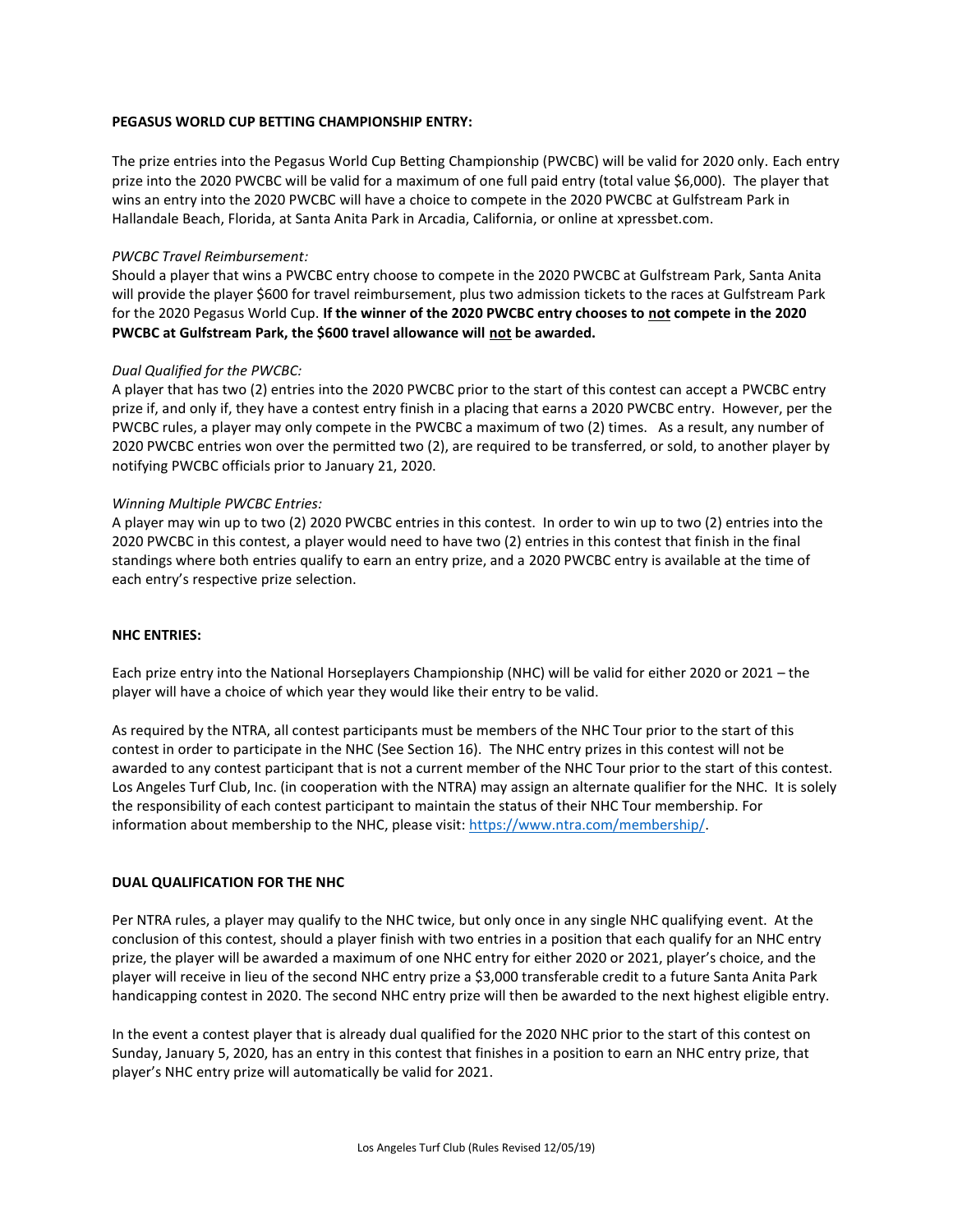### **NHC TOUR POINTS:**

This is an official NHC Tour event and NHC points will be awarded in accordance with NHC Tour rules and policies.

### **CASH PRIZE POOL BASED ON MIN. 175 ENTRIES**

If there is a minimum of 175 total entries into this contest, a \$10,000 cash prize pool will be awarded to the top five (5) finishers. The \$10,000 will be awarded as follows:

 st Place (50% of Cash Prize Pool): \$5,000 nd Place (20% of Cash Prize Pool): \$2,000 rd Place (15% of Cash Prize Pool): \$1,500 th Place (10% of Cash Prize Pool): \$1,000 th Place (5% of Cash Prize Pool): \$500

The final prize distribution for this contest will be announced after entries close on Sunday, January 5, 2020. In the event there are fewer than 175 entrants in this contest, Santa Anita Park reserves the right to offer a lower cash prize pool (100% of entry fees will be paid out as prizes).

## **6. CHECK-IN FOR CONTEST ENTRIES**

#### *On-Track Entries:*

Participants that choose to compete in this contest on-track at Santa Anita Park on Sunday, January 5, 2020 must check-in at the Main Thoroughbreds Club Center located on the first level of the grandstand, across from the winner's circle. For assistance finding the Main Thoroughbreds Club Center, please call (626) 574-6384.

#### *Xpressbet.com Entries:*

On the day of the contest, after completing registration, the player must log into their Xpressbet account. During login, the player will be prompted to select their Main Xpressbet Account or their Contest account. The Contest wagers must be placed through the Contest account. If a player has purchased multiple entries, they will have the option to choose which Contest account they would like to use at log in. Players may open multiple browser windows and log into each Contest account in different windows.

### **7. PLAYER CARDS FOR ON-TRACK PARTICIPANTS**

Each participant that chooses to compete in this contest on-track at Santa Anita Park on Sunday, January 5, 2020 will be issued an official contest card used for all contest wagers. This card contains the "real money" bankroll of \$300. If a player loses his/her card, or the card is not working, the player should immediately report to the Main Thoroughbreds Club Center or a contest official to receive a new card. Santa Anita Park/Los Angeles Turf Club, Inc. is not responsible for any races missed due to a malfunctioning or lost card.

Contestants may not add additional cash to their contest card. Adding additional cash to the bankroll on an official contest card will result in automatic disqualification.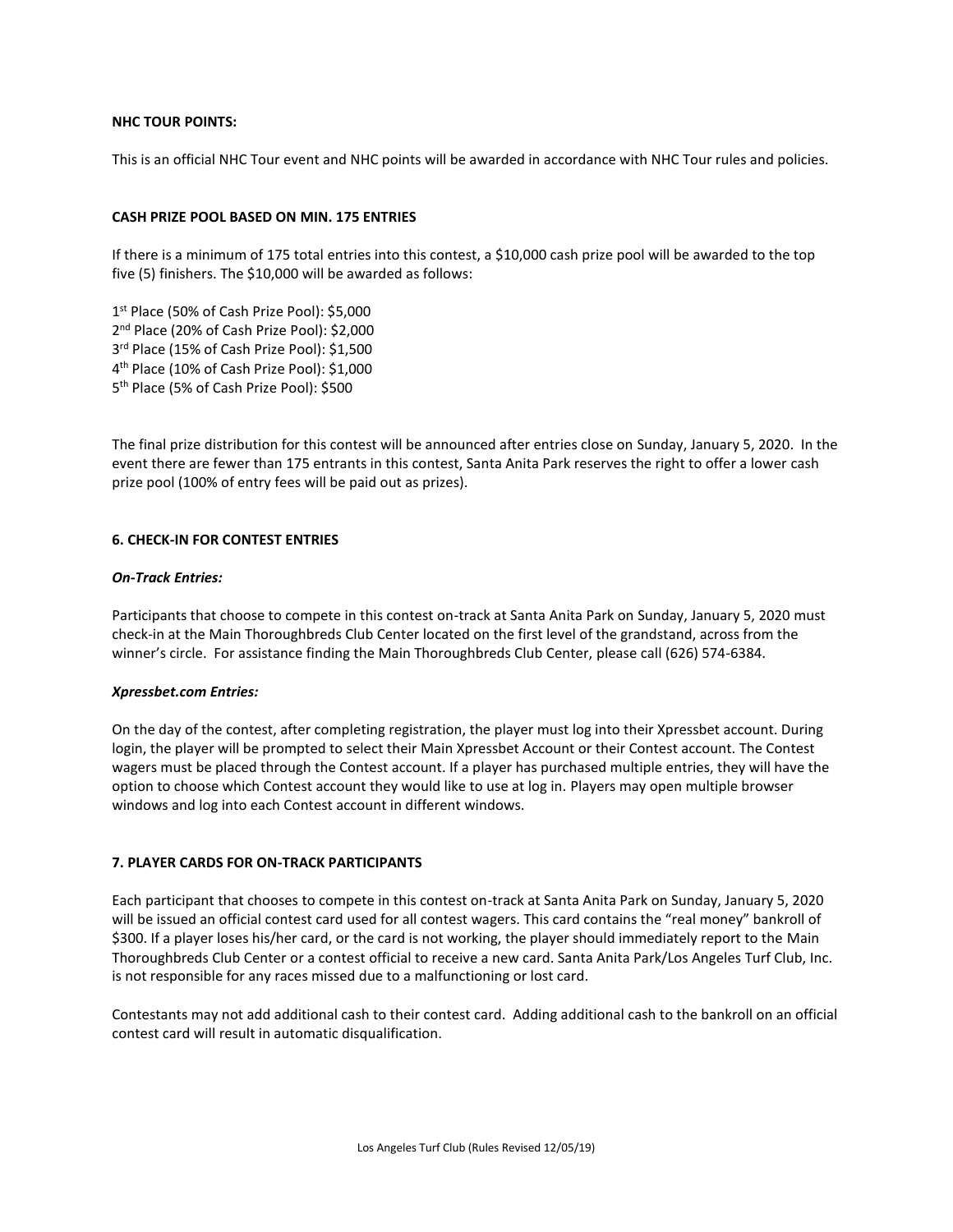#### *Xpressbet.com Entries:*

Upon completion of registration, the \$500 Buy-In will be deducted from the player's Xpressbet account. A Contest account will be created and \$300 will be deposited into the player's Contest account. All contest wagers must be placed from the Contest account.

#### **8. PLACING WAGERS ON-TRACK AT SANTA ANITA PARK:**

All participants that choose to compete on-track at Santa Anita Park must place all contest wagers with their contest wagering card through self-service machines. Wagers will not be accepted through mutuel tellers. Players must place all wagers personally, unless pre-approved by a contest official. No person shall directly nor indirectly act as an intermediary, transmitter, or agent in placing wagers for the player, unless authorized by contest officials. All official track rulings will apply to wagers placed in the contest except as otherwise stipulated. The contest will be based on official's placement and mutuels at Santa Anita. If a player wagers on a track other than Santa Anita Park for purposes of the contest, the player may be disqualified and any winnings will not count for contest standings.

#### *Xpressbet.com Entries:*

On the day of the contest, after completing registration, the player must log in to their Xpressbet account. During log in, the player will be prompted to select their Main Xpressbet Account or their Contest account. The Contest wagers must be placed through the Contest account.

#### **9. ADVANCE WAGERING:**

Advance wagering will not be permitted unless prior approval has been obtained by a contest official. Wagers for each race must be placed after the race prior has been declared official. This rule is designed to maintain an accurate leaderboard. If a player needs to advance wager for any reason, please contact a contest official by phone at (626) 574-6288. The contest official will decide if an advance wager will affect the integrity of the leaderboard. All decisions are final and penalties for violating this rule will be at the sole discretion of contest officials.

### **10. CASHING OUT THE BALANCE OF THE ON-TRACK PLAYER WAGERING CARD:**

Players competing on-track will not be permitted to cash out their wagering card until 10 minutes after the results of the final live Santa Anita Park race on Sunday, January 5, 2020 become official. Should a player cash out his/her card before the last live Santa Anita Park race is official, that player's entry can be disqualified from any prizes.

#### *Xpressbet.com Entries:*

Players competing online will not be able to cash out their account balances until 10 minutes after the results of the final live Santa Anita Park race on Sunday, January 5, 2020 become official. After the contest is official, the funds from the Contest Account will be transferred back to the player's primary Xpressbet account.

#### **11. IRS WITHHOLDING:**

Per the tax rules by the U.S. Treasury Department and the Internal Revenue Service.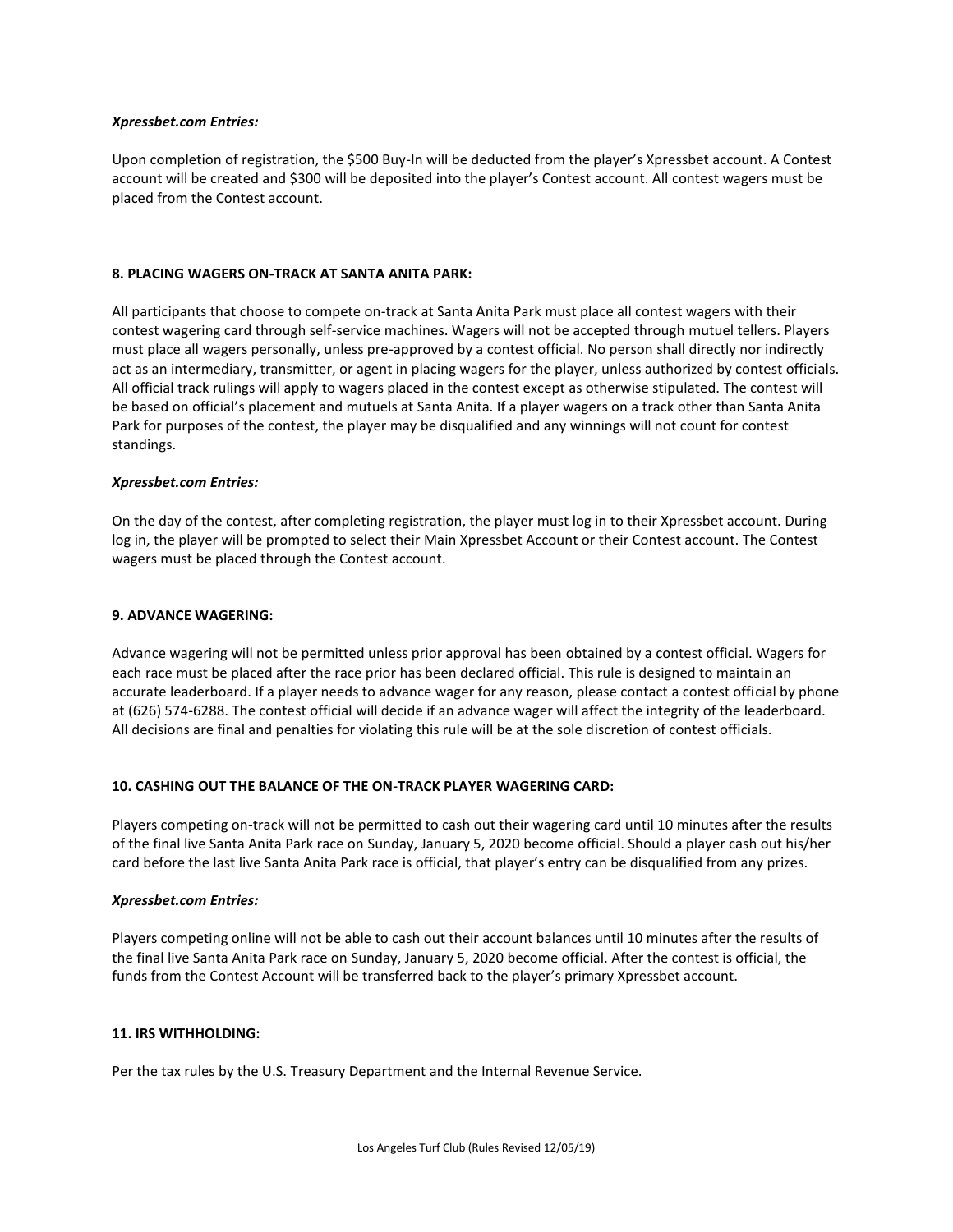## **12. NON-RESIDENTS OF CALIFORNIA:**

This section is intended for informational purposes and should not be relied upon as professional tax guidance. Individuals are encouraged to seek professional tax service for information and guidance.

California Revenue and Taxation Code (R&TC) Section 18662 and the related regulations require withholding of California income or franchise taxes from payments and distributions made to non-residents on California source income. This includes prizes and winnings received by non-residents for contests in California. When the total payments or distributions of California source income to the non-resident is greater than \$1,500 for the calendar year, Santa Anita Park is required to withhold and remit to the Franchise Board at the current withholding rate (7%).

Note certain exemptions apply, most notable being a California resident.

Players may be exempt from withholding. Qualified exemptions can be found on California Form 590. Contestants may download a copy of Form 590, along with instructions, via the links below. Completed forms should be mailed to:

SANTA ANITA PARK Attn: Accounting Department 285 W. Huntington Dr. Arcadia, CA 91007

Copies of California Form 590 and instructions may be downloaded here:

| Instructions for Form 590: | https://www.ftb.ca.gov/forms/2018/18 590ins.pdf |
|----------------------------|-------------------------------------------------|
| Form 590:                  | https://www.ftb.ca.gov/forms/misc/590.pdf       |

Please note, Santa Anita Park must make all checks for prize winnings payable to the payee identified on the Form 590.

As stated previously, this section is intended for informational purposes and should not be relied upon as professional tax guidance. Individuals are encouraged to seek professional tax service for further information and guidance.

#### **13. SCRATCHES**

If a horse is scratched after a wager is placed, it is the player's responsibility to change his/her selection prior to the race subject to all other contest and pari-mutuel wagering rules.

#### **14. CONTEST STANDINGS:**

Contest standings will be based off of each player's bankroll on their official contest entry. Standings will rank all bankrolls based off of dollar value from largest to smallest, with first place being the largest bankroll and last place being the smallest bankroll.

Current standings will be posted after every race, or as soon as the information is available. Standings will be posted at xpressbet.com, and on a designated television channel at Santa Anita Park. For on-track contestants, please inquire at the registration desk at Santa Anita for the television channel number.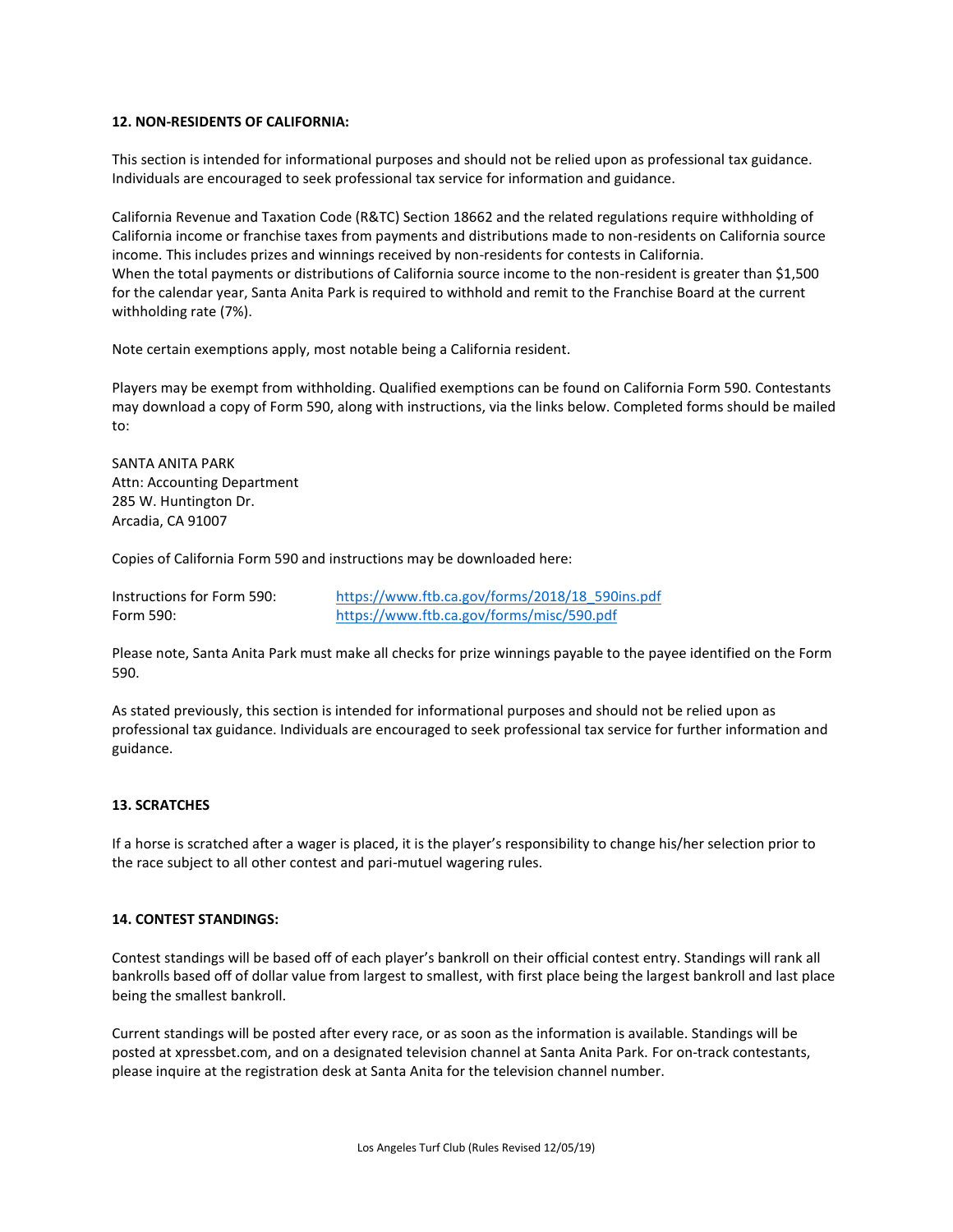### **15. TIES**

In a result of a tie between any of the finishing positions, the following will be done with regard to prize distribution:

#### **For Entry Prizes:**

If the tie occurs in a place in the standings that will earn an entry prize, the player with the largest dollar amount in total wagers will be declared the winner of the tie and awarded the higher placing in the final official standings, resulting in that player having the first choice (among the tied players) of one (1) prize entry. For example, if two players tie for third place and player #1 has wagered a total of \$3,000 ending with a bankroll of \$8,000 and player #2 has wagered a total of \$4,000 finishing with a bankroll of \$8,000 (based on wagering his/her winnings as well as original bankroll), Player #2 will receive the higher placing and will be able to choose a prize entry before Player #1.

If both players wagered the same amount and finished with the same final bankroll, the player with the highest single race profit will be awarded the higher placing in the final official standings. In the event both players wagered the same amount, finished with the same bankroll, and tied with the largest single race profit, the higher placing will be decided by whoever registered for the contest first.

## **For Cash Prizes:**

If the tie occurs in a place in the standings that will earn a cash prize, then the cash prizes for that tied placing and the subsequent placing will be combined and split evenly among the tied players. For example, if two players finish tied for third place in the final standings, then the cash prize for third place and the cash prize for fourth place will be combined together and then split evenly among the players tied for third place.

## **16. NHC TOUR MEMBERSHIP REQUIRED TO PARTICIPATE IN THE NHC:**

As required by the NTRA: All contest participants must be members of the NHC Tour prior to the start this contest in order to participate in the NHC in Las Vegas. Contest participants may register for the NHC Tour at [https://www.ntra.com/membership/.](https://www.ntra.com/membership/) NHC Tour members must be at least 21 years of age to participate in the NHC in Las Vegas.

It is solely the responsibility of each contest participant to confirm if they are a current member of the NHC Tour prior to the start of the contest. Santa Anita Park, Xpressbet, and The Stronach Group are not responsible for confirming a contest participant's membership status with the NHC Tour and will not be held accountable in the event a contest participant is not awarded an NHC entry prize as a result of their NHC Tour membership status, or the lack thereof.

# **17. INELIGIBILITY**

Must be 18 years of age or older by January 5, 2020 and have a valid government issued ID to register and participate in this contest.

The following are ineligible to participate in this contest: Contest officials of Santa Anita Park, Xpressbet, and all employees of AmTote.

If anyone has any ownership interest in any horses running in any of the applicable contest races then all involvements must be fully disclosed to Santa Anita contest officials prior to the start of the contest.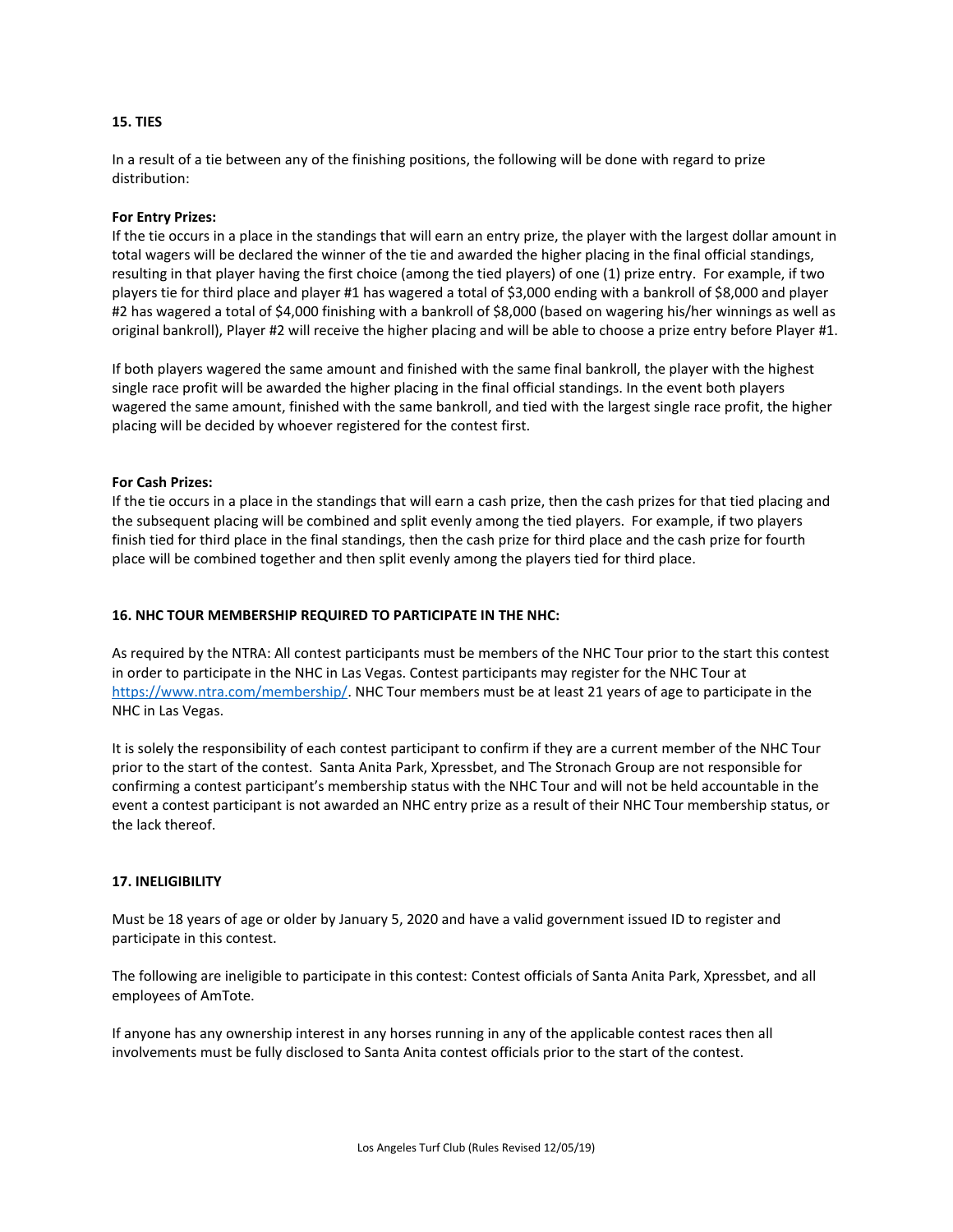# **18. HORSE OWNERSHIP & WAGERING ON A COMPETING HORSE:**

#### Per [Rule No. 1970 of the California Horse Racing Board.](http://www.chrb.ca.gov/query_rules_and_regulations_database.asp?form_query_action=display_rule&form_query_rule_number=1970&form_query_rule_title=Wagering+on+Competing+Horse%2E&form_query_article=Wagering+on+Competing+Horse%2E&form_query_article_index=20&form_query_argument=1970)

A contest player that has any ownership interest of a horse that is entered in a contest race shall not wager on, or include in any wager, any other horse competing in such race to finish first regardless of whether such wager is "exotic" or "conventional."

The contest player may elect to skip the contest race that the horse they have ownership interest of is entered in, but the contest player must still meet the required bet minimums as explained above in Item 3. Should a contest player that has any ownership interest in a horse that is entered in a contest race fail to adhere to [Rule No. 1970 of](http://www.chrb.ca.gov/query_rules_and_regulations_database.asp?form_query_action=display_rule&form_query_rule_number=1970&form_query_rule_title=Wagering+on+Competing+Horse%2E&form_query_article=Wagering+on+Competing+Horse%2E&form_query_article_index=20&form_query_argument=1970)  [the California Horse Racing Board](http://www.chrb.ca.gov/query_rules_and_regulations_database.asp?form_query_action=display_rule&form_query_rule_number=1970&form_query_rule_title=Wagering+on+Competing+Horse%2E&form_query_article=Wagering+on+Competing+Horse%2E&form_query_article_index=20&form_query_argument=1970), that player's entry will be disqualified from the contest.

### **19. TAXES:**

Liability for any and all federal, state, and local taxes is solely the responsibility of prize winners.

### **20. AFFIDAVITS:**

Affidavits confirming compliance with all of the rules of this contest will be required of all participants playing ontrack. For online participants, registration confirms compliance to the rules, but Affidavits will be required for any winners that participated online before prizes will be distributed. Prize winners acknowledge that if they enter this contest under a fraudulent name and/or Social Security number, they will be immediately disqualified from this and all future contests held by Los Angeles Turf Club, Inc. Positive identification is required of all prize winners. Positive identification is a valid government issued ID with a picture and the same address and birth date used on the entry forms, and/or such other form of identification as deemed adequate by contest officials. Social Security information is also the responsibility of the player.

#### **21. JUDGING AND DISPUTES:**

The management of Santa Anita Park/Los Angeles Turf Club, Inc. reserves the right to interpret all questions and conditions in regard to this event, without claim for damages or recourse of any kind. All decisions made by contest officials will be final and all questions and definitions not covered explicitly in these rules shall be interpreted by contest officials. Santa Anita Park/Los Angeles Turf Club, Inc. reserves the right to amend these rules at any time.

If for any reason there is a cancellation in racing on Sunday, January 5, 2020 the contest will be based on the races completed during the event. If the cancellation takes place prior to the first race, the contest will be cancelled and all entry fees will be refunded. Santa Anita contest officials will make an announcement and all decisions are final.